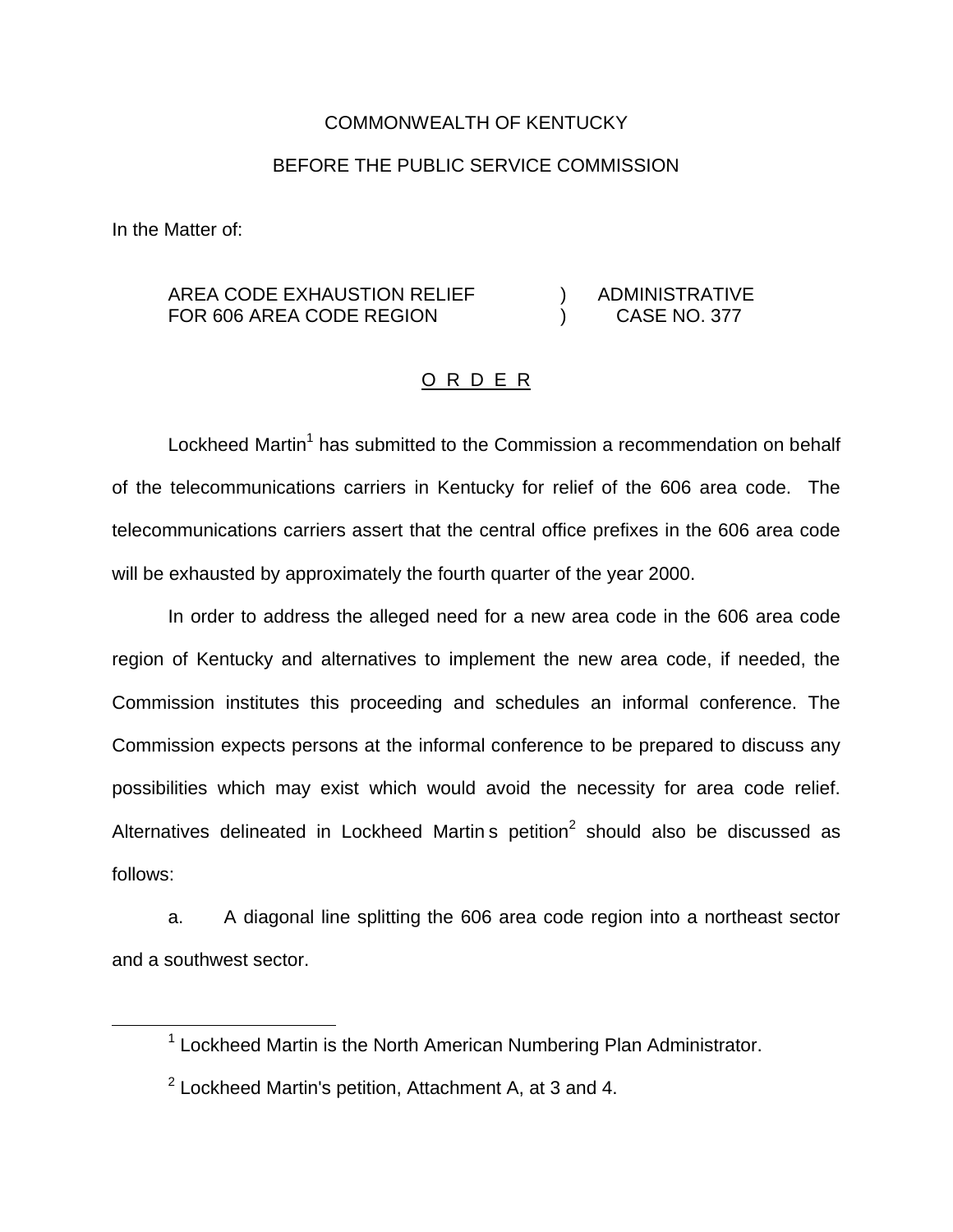b. A geographic split along Interstate 64.

c. A geographic split following Interstate 75 with the local calling area for Lexington and Winchester in the west sector.

d. An east/west geographic split including Richmond, Winchester and Lexington in the west sector.

e. A boundary realignment that shifts the Cincinnati Bell serving area, including the Boone, Covington, Warsaw, Glencoe, Walton, Independence, Alexandria, Butler, Williamstown and Falmouth rate centers, into the 513 area code region of Ohio.

f. A geographic split that would include the Cincinnati Bell Kentucky service area in the 606 area code region described in alternative d above.

Following the informal conference, the Commission will conduct public meetings within the 606 area code region. The purpose of these meetings will be to allow public input concerning the location of the geographic split line and any other issues or alternatives which the public may wish to discuss concerning this case.

IT IS THEREFORE ORDERED that:

1. There shall be an informal conference on March 24, 1999, at 10:00 a.m., Eastern Standard Time, in Hearing Room 1, of the Commission s offices at 730 Schenkel Lane, Frankfort, Kentucky, to discuss area code relief for the 606 area code region. The public is invited to attend.

2. The schedule for the public meetings shall be as follows:

a. Radisson Inn at Cincinnati Airport (Concorde F) Exit 4B off I-75, Hebron, Kentucky Cincinnati/Northern Kentucky International Airport Thursday, April 15, 1999; 1:00--3:00 p.m., EDT